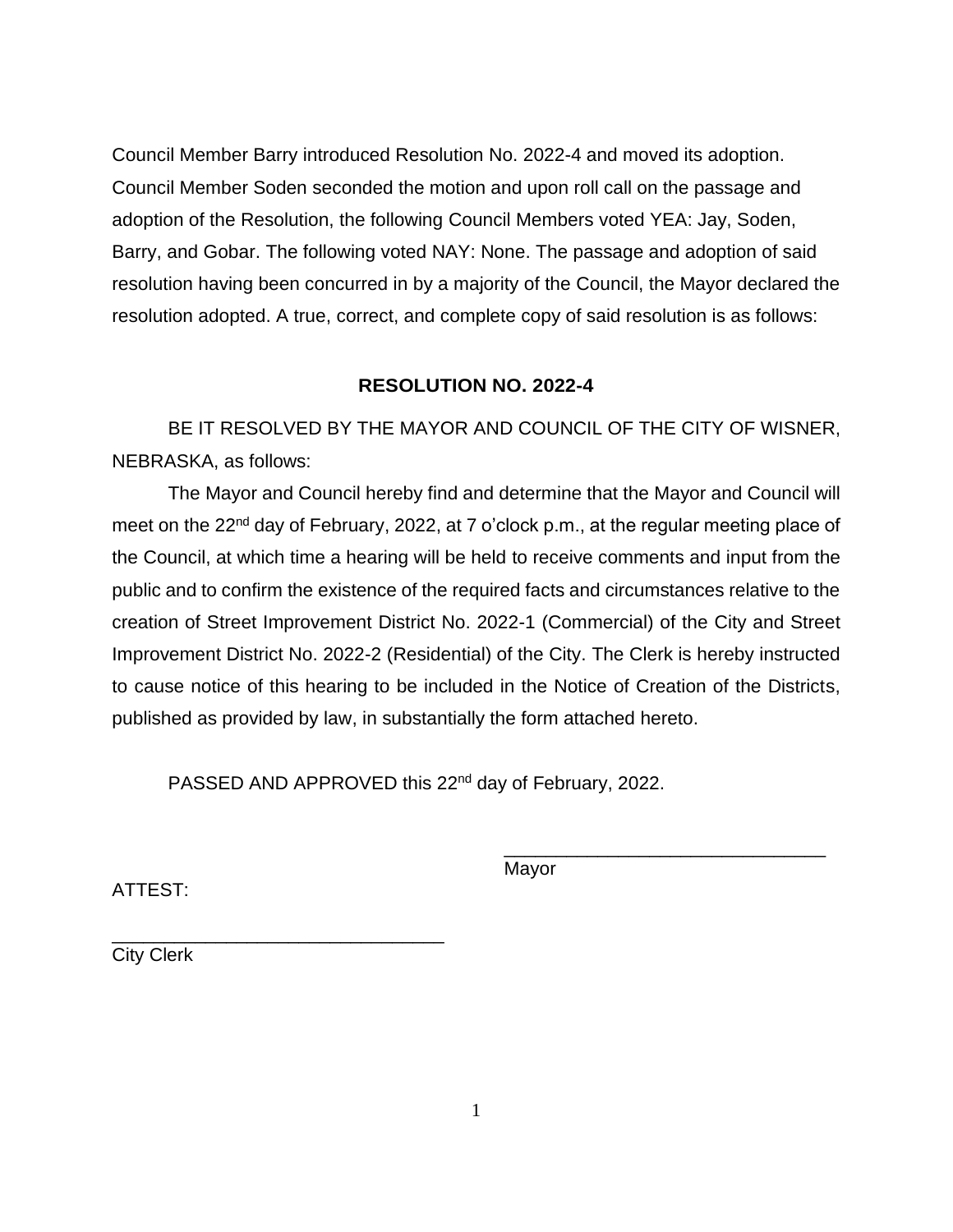## CITY OF WISNER, NEBRASKA

## NOTICE OF CREATION OF STREET IMPROVEMENT DISTRICT AND NOTICE OF HEARING

Notice is hereby given that the Mayor and Council of the City of Wisner, Nebraska, have by an ordinance adopted on February 22, 2022, created the following Street Improvement Districts:

Street Improvement District No. 2022-1 (Commercial), the outer boundaries of which include, in addition to the street to be improved, all the property abutting on such streets to be improved and within which district, the following streets shall be graded, constructed and rocked/graveled as a 33 foot wide (more or less) street, together with all necessary appurtenances related thereto, including grading, subgrade preparation, earthwork, application of rock/gravel, and fine grading**: 24th Street from Road S to M Avenue; M Avenue from 24th Street to 22nd Street, and 22nd Street from M Avenue to Road S**.

Street Improvement District No. 2022-2 (Residential), the outer boundaries of which include, in addition to the street to be improved, all the property abutting on such streets to be improved and within which district, the following streets shall be graded, constructed and paved with 6" concrete as a 27-foot wide (more or less) street, together with all necessary appurtenances related thereto, including grading, subgrade preparation, earthwork, paving, driveways, and fine grading: **M Avenue from 18th Street to 20th Street; 20th Street to its termination point approximately 350 feet north of its intersection with M Avenue (including a cul de sac at said termination point); 19th Street from M Avenue to a point approximately 160 feet north of its intersection with M Avenue**.

The ordinance approving the creation of said district provides that the cost of the above improvements will be completed at public cost without a special levy of taxes on the parcels contained in the district.

Notice is given to all persons that the Mayor and Council will meet on March 21, 2022, at 7:00 p.m. at the regular meeting place of the Council and will conduct a hearing to receive comments and input from the public and to confirm the existence of the required facts and conditions relative thereto for each of the districts.

The first publication of this Notice is made on the 2nd day of March, 2022.